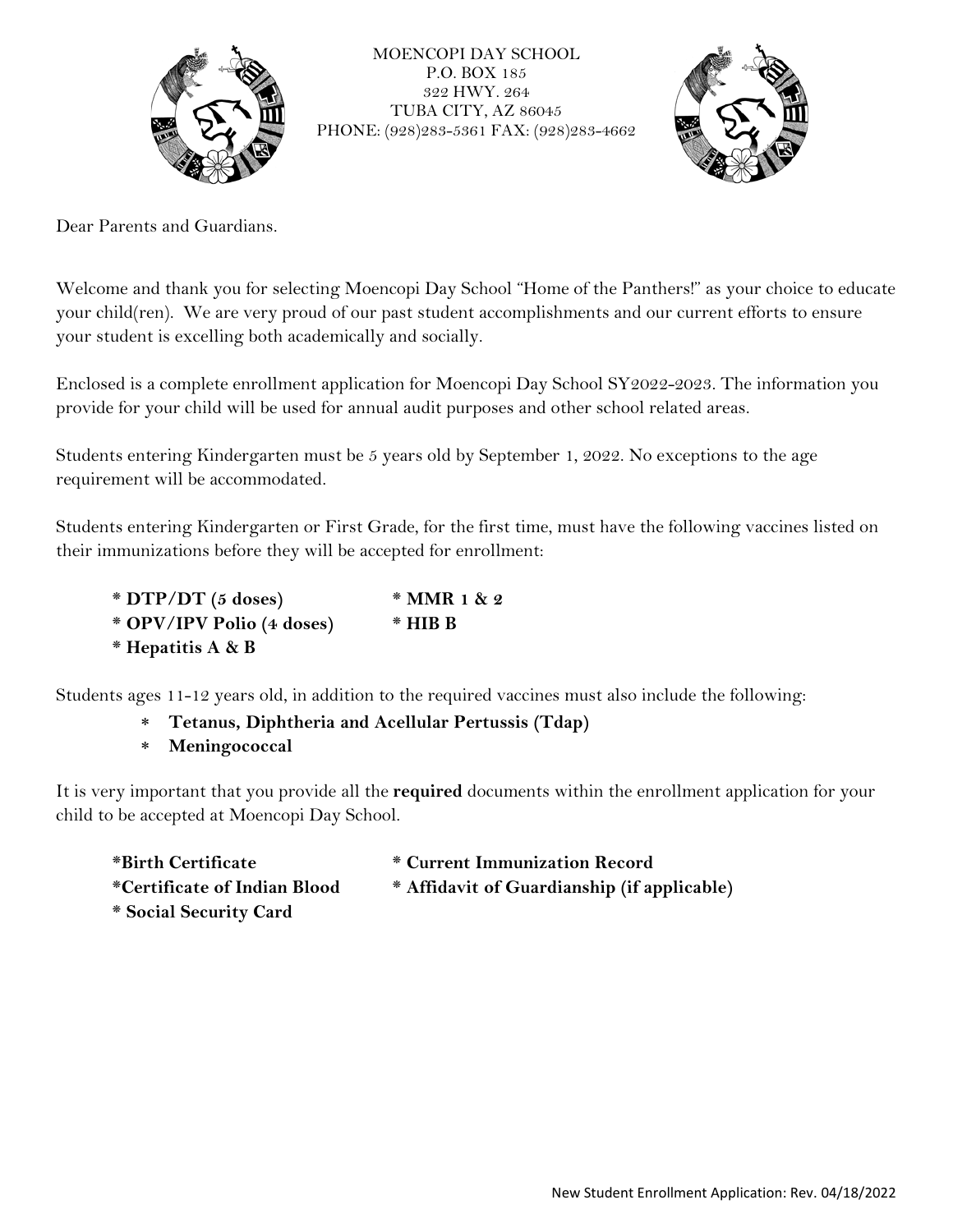



# **SCHOOL YEAR: 2022-2023 New Student Enrollment Application**

|                                                                                                                              |                                          |                                                                                             |                        |                                                  | Grade: Gender: |
|------------------------------------------------------------------------------------------------------------------------------|------------------------------------------|---------------------------------------------------------------------------------------------|------------------------|--------------------------------------------------|----------------|
|                                                                                                                              | Last                                     | First                                                                                       | MI                     |                                                  |                |
|                                                                                                                              | Physical Home Address:                   |                                                                                             |                        |                                                  |                |
|                                                                                                                              |                                          |                                                                                             |                        |                                                  |                |
|                                                                                                                              | $\Box$ American Indian or Alaskan Native |                                                                                             |                        | $\Box$ Native Hawaiian or other Pacific Islander |                |
|                                                                                                                              |                                          |                                                                                             | $\Box$ Asian           |                                                  |                |
|                                                                                                                              | Village/Agency Affiliation:              |                                                                                             | $\Box$ Caucasian/White |                                                  |                |
|                                                                                                                              |                                          |                                                                                             |                        | $\Box$ African American/Black                    |                |
|                                                                                                                              | $Enrollment/CIB \#:\_$                   |                                                                                             |                        | $\Box$ Hispanic $\Box$ Other:                    |                |
|                                                                                                                              |                                          |                                                                                             |                        |                                                  |                |
| With whom does the student reside with $(\sqrt{})$ : If other than father/mother, please provide guardianship documentation? |                                          |                                                                                             |                        |                                                  |                |
| $\Box$ Mother                                                                                                                |                                          | $\Box$ Father $\Box$ Both Parents $\Box$ Grandparent $\Box$ Guardian $\Box$ Other (specify) |                        |                                                  |                |

**PRIMARY PARENT OR LEGAL GUARDIAN INFOMRATION WITH WHOM STUDENT LIVES WITH: MDS will only release educational, health or other information with the listed Legal Parent/Guardian.** Moencopi Day School utilizes the "One Call" system to better our communication with Parents/Guardians. The One Call system will send messages via phone, email or text with information on activities, emergencies, delays, etc. **Please print visibly.**

| <b>LEGAL PARENT/GUARDIAN 1</b> | <b>LEAGAL PARENT/GUARDIAN 2</b> |
|--------------------------------|---------------------------------|
|                                |                                 |
|                                |                                 |
|                                |                                 |
|                                |                                 |
|                                |                                 |
|                                |                                 |
|                                |                                 |
|                                |                                 |
|                                |                                 |

**IF STUDENT IS UNDER GUARDIANSHIP: Does parent/s have any visitation rights: If no provided legal** 

- **documentation) Mother: \_\_Yes \_\_No Father: \_\_Yes \_\_No**
	- In cases where custody/visitation affects the school, the school shall follow the most recent court order on file with the school. It is the responsibility of the custodial parent or parents having joint custody to provide the school with the most recent court order.
	- In the case of temporary custody, a notarized documentation must be on file, most recent temporary guardian ship on file with the school will be followed. (see registrar for form)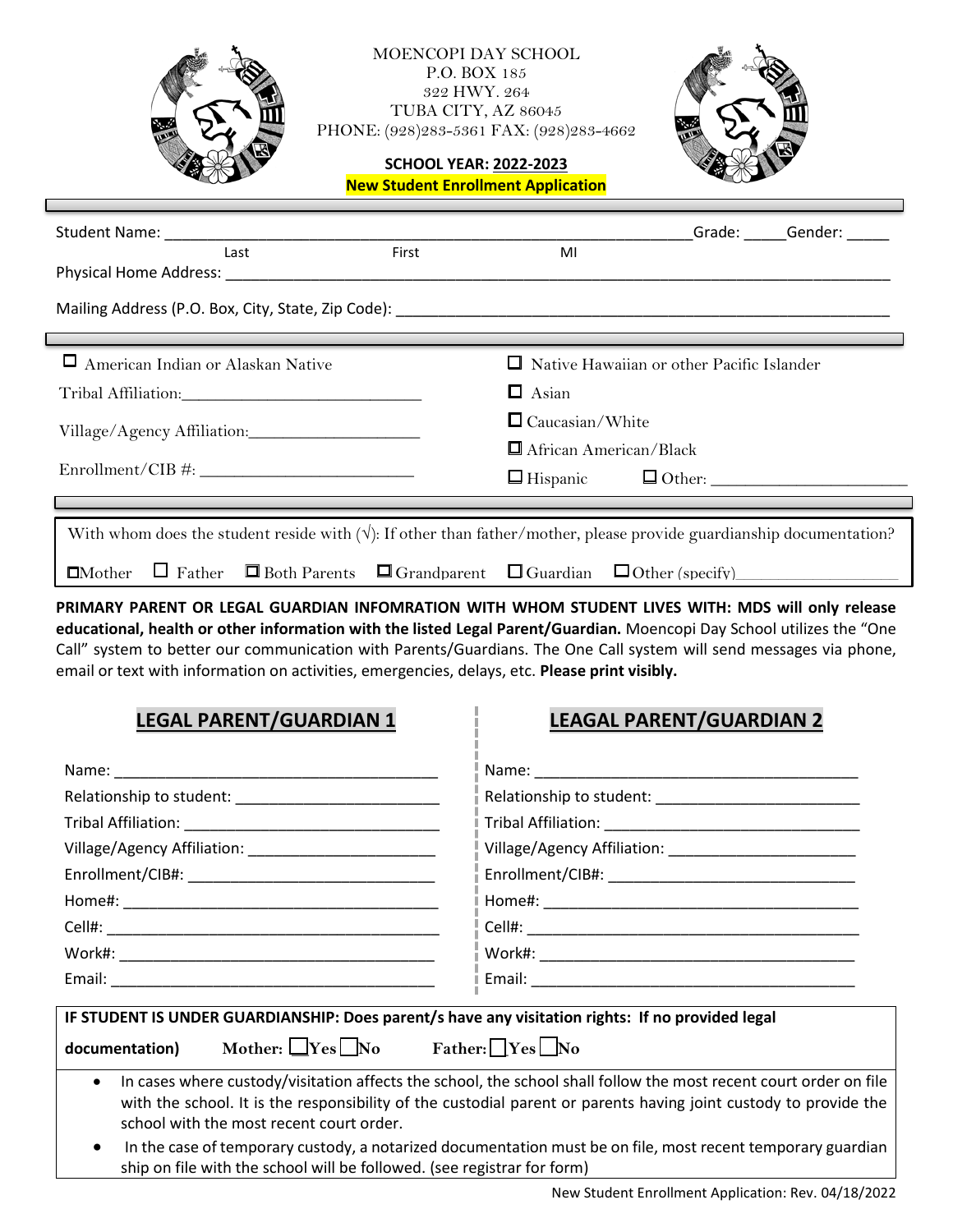

#### **SCHOOL(S) PREVIOUSLY ATTENDED: (Fill out only if new to Moencopi Day School)**

| School Name:                                                                                                          | Grade: |
|-----------------------------------------------------------------------------------------------------------------------|--------|
| School Address: (City/State/Zip) 2014 19:30 19:30 19:30 19:30 19:30 19:30 19:30 19:30 19:30 19:30 19:30 19:30         |        |
| Let as student ever attended Moencopi Day School: YES $\Box$ NO $\Box$<br>Date Withdrawn: National Action of the Mid- |        |
| Has student ever been retained: YES NO   If "YES" what grade:                                                         |        |
|                                                                                                                       |        |

### **SPECIAL SERVICES (if applicable)**

Please check all that apply. If "√" please provide most up to date information (i.e, IEP, ect.)

|                            | <b>YES</b> | NO. |                             | <b>YES</b> | NO |
|----------------------------|------------|-----|-----------------------------|------------|----|
| <b>Special Education</b>   |            |     | Physical Therapy            |            |    |
| Counseling                 |            |     | <b>Occupational Therapy</b> |            |    |
| Section 504 Plan           |            |     | Speech Therapy              |            |    |
| <b>Gifted and Talented</b> |            |     | <b>Completed Headstart</b>  |            |    |

**\*I certify that I am legally responsible for this child and hereby apply for his/her admission to Moencopi Day School. I understand that I may be required to provide additional information to the school before the child is officially enrolled. I will update immediately if changes are made throughout the school of "phone numbers, address, emails."** 

Parent/Legal Guardian Printed Name: \_\_\_\_\_\_\_\_\_\_\_\_\_\_\_\_\_\_\_\_\_\_\_\_\_\_\_\_\_\_\_\_\_\_\_\_\_\_\_\_\_\_\_\_\_\_\_\_\_\_\_\_\_\_\_\_\_\_\_\_\_\_\_\_\_\_

Signature Parent/Legal Guardian: \_\_\_\_\_\_\_\_\_\_\_\_\_\_\_\_\_\_\_\_\_\_\_\_\_\_\_\_\_\_\_\_\_\_\_\_\_\_\_\_\_\_\_\_\_\_\_\_Date:\_\_\_\_\_\_\_\_\_\_\_\_\_\_\_\_\_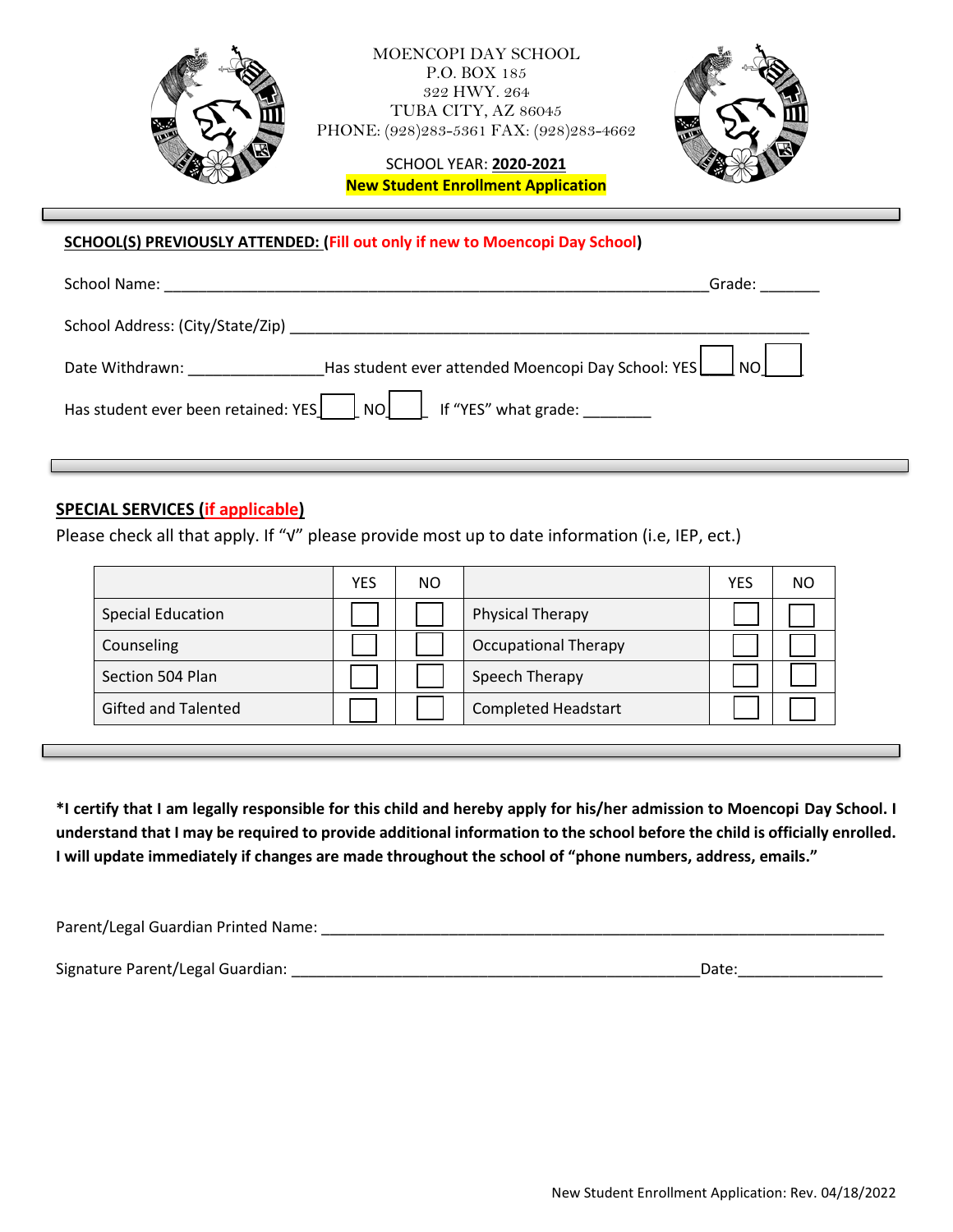| MOENCOPI DAY SCHOOL<br>P.O. BOX 185<br>322 HWY. 264<br>TUBA CITY, AZ 86045<br>PHONE: (928)283-5361 FAX: (928)283-4662<br><b>RENT AUTHORIZATION FOR RELEASE OF INFORMATIÕN</b> |
|-------------------------------------------------------------------------------------------------------------------------------------------------------------------------------|
|                                                                                                                                                                               |
|                                                                                                                                                                               |
| Date of Birth: Camera Grade:                                                                                                                                                  |
| <b>I HEREBY AUTHORIZE</b>                                                                                                                                                     |
|                                                                                                                                                                               |
|                                                                                                                                                                               |
|                                                                                                                                                                               |
|                                                                                                                                                                               |

To release any and all information on file concerning my child, this may be of value in formulating the best plan for his/her education. This request includes:

\*Legal \*Special Education Documents

\*Education Transcript \*Psychological \*504 Documents \*Standardized Test Results \*Medical \* \*Medical \* Attendance Record<br> \*Assessment Test Results \* \*Speech/Language/Audio \*Speech/Language/Audio

TO BE RELEASED TO:

Moencopi Day School (Grant) P.O. Box 185 Tuba City, AZ 86045

It is understood that the confidential nature of these records will be maintained.

Parent or Guardian Signature Relationship to Student

**According to the Education Amendments of 1974, "Protection of the Rights and Privacy of Parents and Students," Section 438, Subsection (B) (1), Parts A & B, Page 97; school officials, including teachers with the educational institution and offices of other schools in school systems in which the students may intend to enroll, may receive a student's records without a written consent for such release.**

 $\overline{\phantom{a}}$  , and the contract of the contract of the contract of the contract of the contract of the contract of the contract of the contract of the contract of the contract of the contract of the contract of the contrac

# **FOR OFFICIAL USE ONLY** 1<sup>ST</sup> Request 2<sup>nd</sup> Request 3<sup>rd</sup> Request 3<sup>rd</sup> Request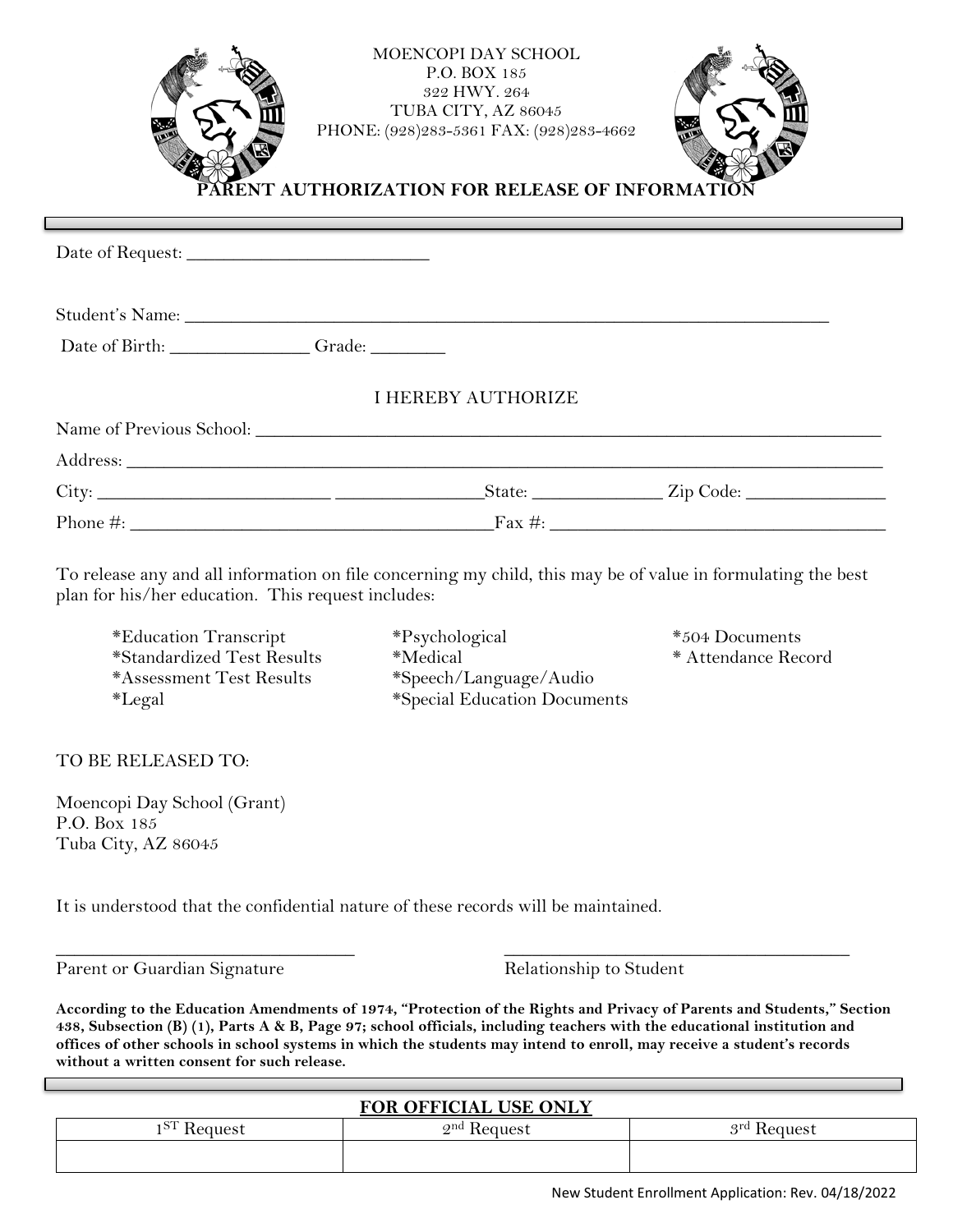

# **SPORTS/PERFORMANCE**

Moencopi Day school does offer year round sports. The following documents are required for participation in all sports or performance activities. Please see registrar or Athletic Director for more details.

- Physical Examination on file
- MDS Code of Conduct
- MDS Health/Consent packet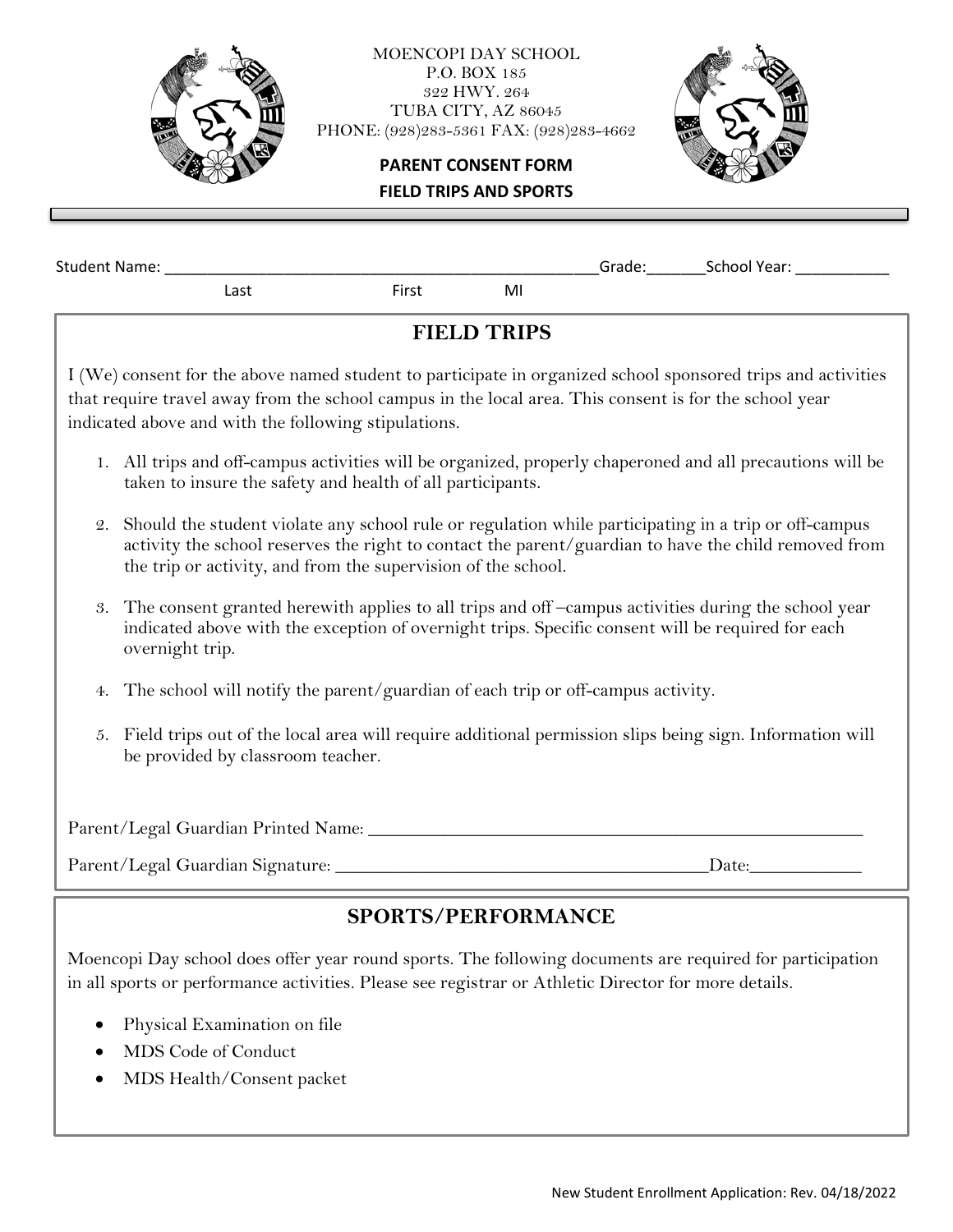

| <b>Student Name:</b> |                   |              | Grade: | School Year: |
|----------------------|-------------------|--------------|--------|--------------|
|                      | $\sim$ $\sim$ $+$ | <b>Sirct</b> | M<br>. |              |

Please list the name(s) of the individuals who have your permission to **CHECK-OUT** your child from school. Your child will only be released to those you have listed. Individuals **must be 18 years or older no exceptions.** At any time during the school year, you wish to add or remove individuals to or from the checkout list, please visit the school to complete a new form.

### **PHONE CALLS WILL NOT BE ACCEPTED FOR CHECK OUT AUTHORIZATION.**

**Note: A person checking out a student must be prepared to show proper identification.** 

- ➢ **This form does not authorize any of the individuals listed below to write excuse notes, bus notes or contact student's teacher.**
- ➢ **Only legal parent/or guardian(s) are allowed to write notes for their child.**

**Please print clearly the name of each individual include: Yourself: Parent/Guardian(s)**. **List individuals full name and not as "Mr. & Mrs." One person per line and no more than 10 people.**

| <b>Individual Name (ONE NAME PER LINE)</b> | Relationship |
|--------------------------------------------|--------------|
| 1.                                         |              |
| 2.                                         |              |
| 3.                                         |              |
| 4.                                         |              |
| 5.                                         |              |
| 6.                                         |              |
| 7.                                         |              |
| 8.                                         |              |
| 9.                                         |              |
| 10.                                        |              |

Parent/Legal Guardian Printed Name: \_\_\_\_\_\_\_\_\_\_\_\_\_\_\_\_\_\_\_\_\_\_\_\_\_\_\_\_\_\_\_\_\_\_\_\_\_\_\_\_\_\_\_\_\_\_\_\_\_\_\_\_\_\_\_

Parent/Legal Guardian signature: \_\_\_\_\_\_\_\_\_\_\_\_\_\_\_\_\_\_\_\_\_\_\_\_\_\_\_\_\_\_\_\_\_\_\_\_\_\_\_\_\_\_\_Date: \_\_\_\_\_\_\_\_\_\_\_\_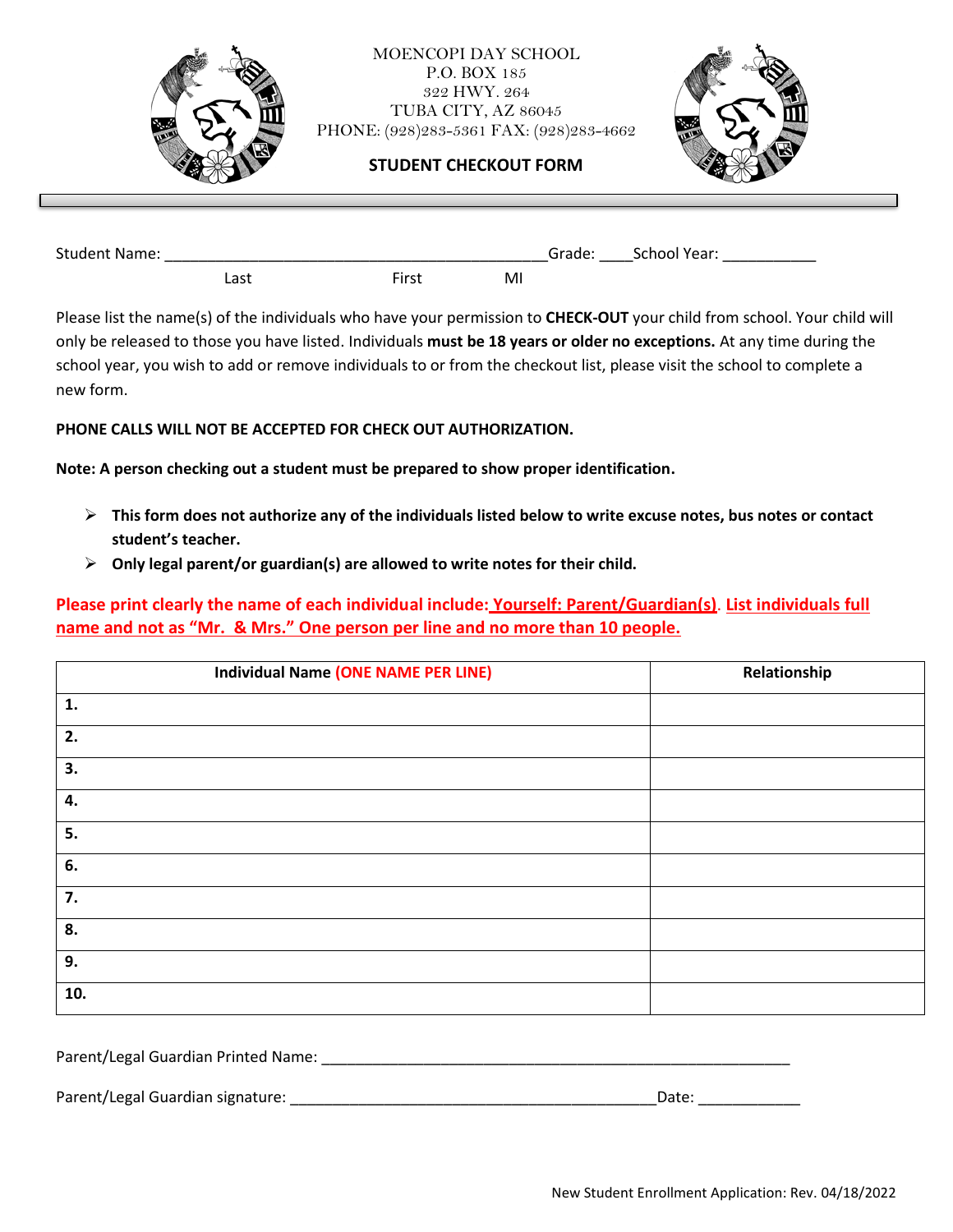|                            | MOENCOPI DAY SCHOOL<br>P.O. BOX 185<br>322 HWY. 264<br>TUBA CITY, AZ 86045<br>PHONE: (928)283-5361 FAX: (928)283-4662<br><b>STUDENT TRANSPORTATION</b>                                                                                                                              |
|----------------------------|-------------------------------------------------------------------------------------------------------------------------------------------------------------------------------------------------------------------------------------------------------------------------------------|
| Student Name:              | Grade: School Year:<br>First<br>Last<br>MI                                                                                                                                                                                                                                          |
| Student will ride the bus: | New forms must be submitted with the registrar for transportation change<br>$\square$ Both<br>$\Box$ Morning Only $\Box$ Afternoon Only $\Box$ Neither Parent Drop off/ Pick up                                                                                                     |
|                            | Physical Address of Pick-Up Location                                                                                                                                                                                                                                                |
|                            | Physical Address of Drop Off Location                                                                                                                                                                                                                                               |
|                            | *Please provide a map of your home location on the second page even if you are a parent drop off/pick up.                                                                                                                                                                           |
| ➤                          | (Parents/Guardians will need to drop-off/pick-up students on paved roads.)<br>It is Mandatory for Kindergarten/First Grade students to have a visible adult present at their P.M. drop off. No<br>visible adult present will result in your child being brought back to the school. |
| ➤                          | Alternate pick-up and drop-off arrangements are to be communicated in advance.                                                                                                                                                                                                      |
|                            | Only a Parent/Guardian written/emailed/fax note will be accepted.                                                                                                                                                                                                                   |
| റ<br>o                     | All notifications need to be submitted to the front office by 11:00 AM- NO LATER.<br>Emergencies and urgent changes after the listed times without a written note must be approved by the                                                                                           |
|                            | CSA.                                                                                                                                                                                                                                                                                |
| o                          | NO CALLS IN WILL BE ACCEPTED FOR ANY BUS CHANGES/STUDENT PICK UP.<br>If you are picking up your child after school and did not provide a note, you must be here before bus                                                                                                          |
| o                          | departure time, or your child will be on the bus. NO EXCEPTIONS.                                                                                                                                                                                                                    |
| ➤                          | Afterschool pickup must sign with designated Homeroom teacher or designee.                                                                                                                                                                                                          |
|                            |                                                                                                                                                                                                                                                                                     |
|                            | Date: Date:                                                                                                                                                                                                                                                                         |
|                            |                                                                                                                                                                                                                                                                                     |

**FOR OFFICE USE ONLY**

Bus Driver: \_\_\_\_\_\_\_\_\_\_\_\_\_\_\_\_\_\_\_\_\_\_\_\_\_\_\_\_\_\_\_\_\_\_\_\_\_\_\_\_\_\_\_\_\_\_\_\_Bus #: \_\_\_\_\_\_\_\_\_\_\_\_\_\_\_\_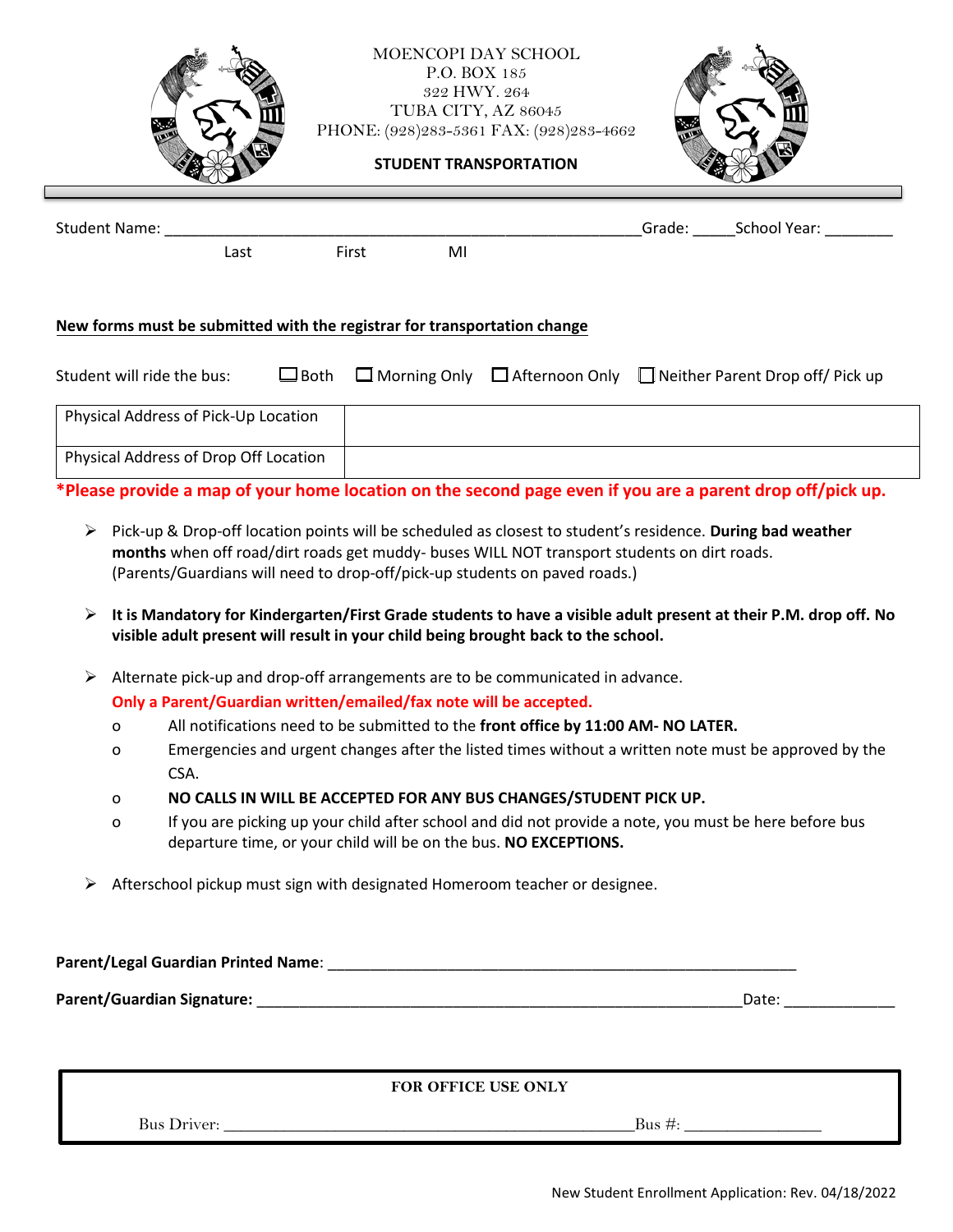

# **Map must be field out for all students' home location.**

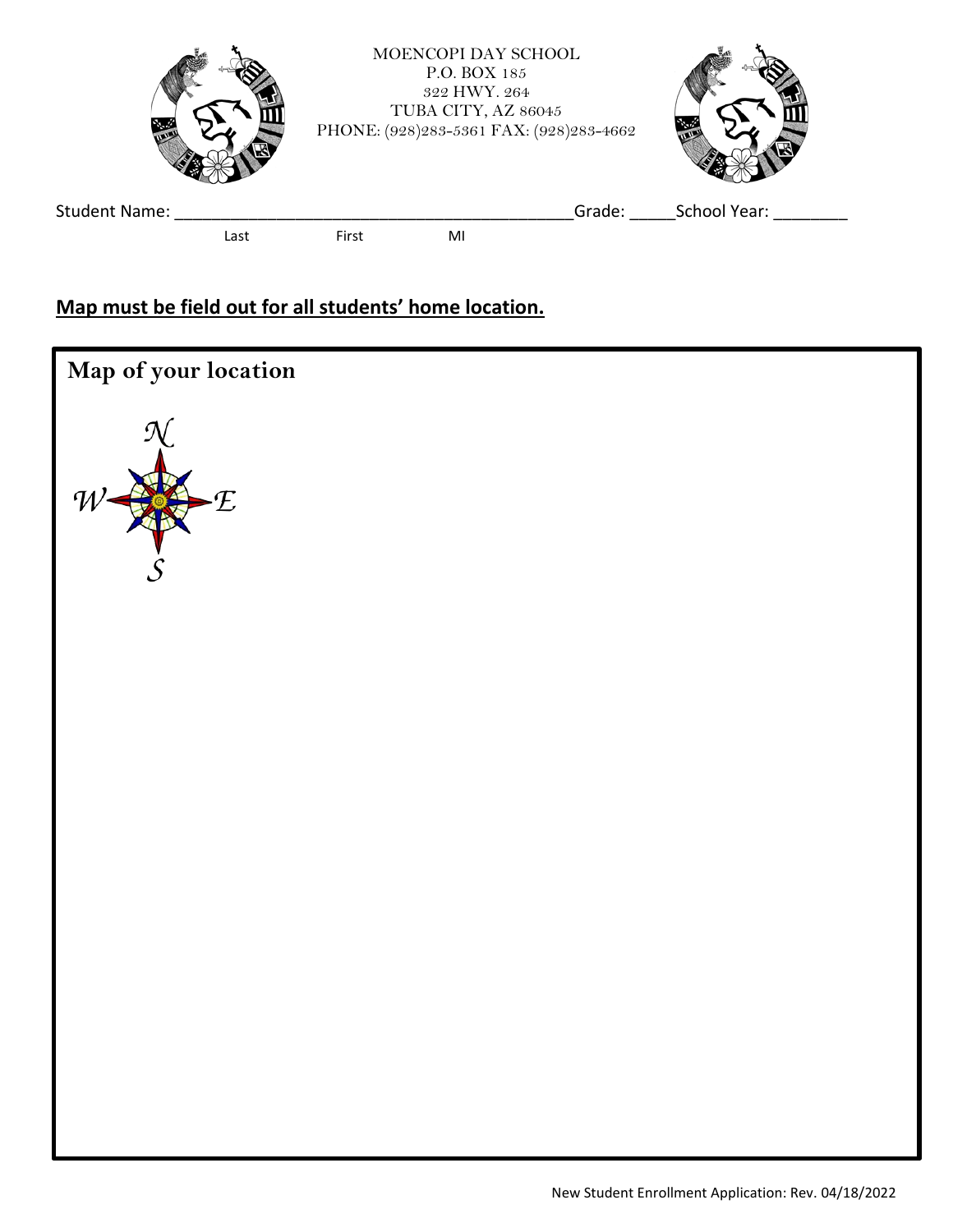



# **PHOTOGRAPH/TECHNOLOGY/LIBRARY CONSENT**

| Student Name: |      |       |    | ∩rader ⊺ | School Year: |  |
|---------------|------|-------|----|----------|--------------|--|
|               | Last | First | MI |          |              |  |

## **MEDIA CONSENT; PHOTOGRAPH, VIDEO, PUBLISHING**

- ➢ I grant Moencopi Day School, its representatives and employees the right to take photographs, video and/or publish items related to my child and their property in connection with school wide activities. I authorize MDS, its assignees and transferees to copyright, use and publish the same in print and/or electronically.
- $\triangleright$  I agree that MDS may use such photographs of my child with or without my name and for any lawful purposes, including publicity, illustration, advertising, and web content.
- $\triangleright$  I accept full responsibility for the publication of the student's name and/or as set forth in the publication attached hereto and agree to release and hold the school harmless from any and all damages or injury to me or to the students arising from said publication.

\_\_\_\_\_\_\_\_\_\_\_\_\_\_\_\_\_\_\_\_\_\_\_\_\_\_\_\_\_\_\_\_\_\_\_\_\_\_\_\_\_\_\_\_\_\_\_\_\_\_\_\_\_\_\_\_\_\_\_\_\_\_\_\_\_\_\_\_\_\_\_\_\_\_\_\_\_\_\_\_\_\_\_\_\_\_\_

Printed Name of Parent/Guardian Signature of Parent/Guardian Signature of Parent/Guardian

# **TECHNOLOGY CONSENT** *(Section 10.01-10.07/Appendix X-B)*

- ➢ I grant permission for my child to use the school technology and access Moencopi Day School's networked computer services such as, individual educational media and the internet.
- $\triangleright$  I understand that all students use a filtered connection to the internet that is designated to protect them from inappropriate materials, and further understand that no filter can catch 100% of these sites, but Moencopi Day School makes a good faith attempt in this area.
- $\triangleright$  I understand that there could be disciplinary consequences if my child does not follow the guidelines set for acceptable use of the school technology.
- ➢ I agree as the Parent/Guardian, my child will be responsible for any fees owed to Moencopi Day School, if my child misuses or damages any technology equipment.

\_\_\_\_\_\_\_\_\_\_\_\_\_\_\_\_\_\_\_\_\_\_\_\_\_\_\_\_\_\_\_\_\_\_\_\_\_\_\_\_\_\_\_\_\_\_

Signature of Parent/ Legal Guardian

# **LIBRARY CONSENT**

As part of the library program, students at MDS will be checking out books on a regular basis during their scheduled class library time. Every student is expected to bring their library book with them during their library time to either turn in or to renew. When returning books, they should be in the same condition as when they were checked out. Books that are lost or damaged become the responsibility of the student/parent/guardian and are obligated to replace the book at equal value or pay for lost/damaged books.

\_\_\_\_\_\_\_\_\_\_\_\_\_\_\_\_\_\_\_\_\_\_\_\_\_\_\_\_\_\_\_\_\_\_\_\_\_\_\_\_\_\_\_\_\_\_

Signature of Parent/ Legal Guardian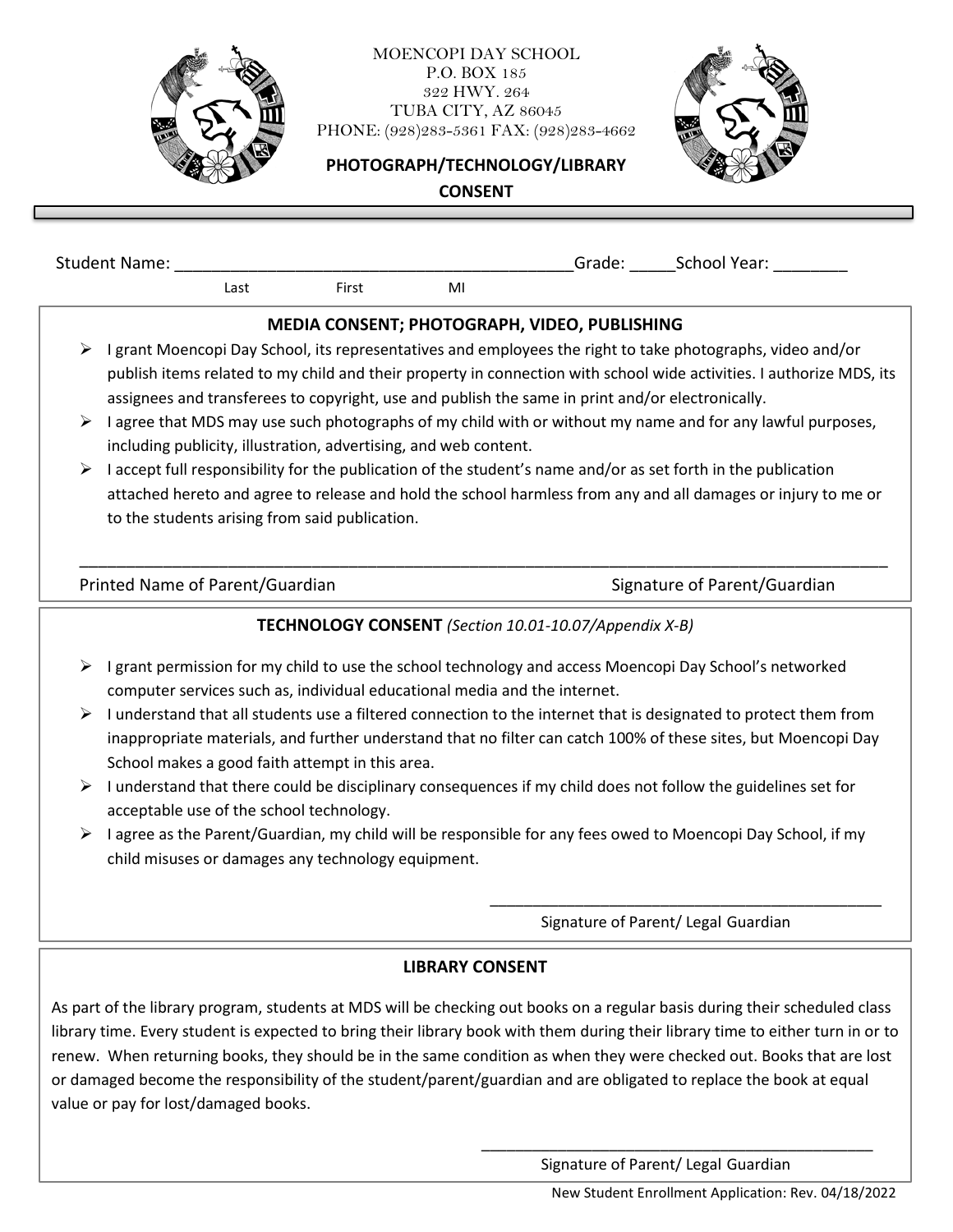

State of Arizona Department of Education Office of English Language Acquisition Services

# **Primary Home Language Other Than English (PHLOTE) Home Language Survey**

(Effective April 4, 2011)

These questions are in compliance with Arizona Administrative Code, R7-2-306(b) (1), (2), (a-c)

Responses to these statements will be used to determine whether the student will be assessed for English Language Proficiency.

1. What is the primary language used in the home regardless of the language spoken by the student?

\_\_\_\_\_\_\_\_\_\_\_\_\_\_\_\_\_\_\_\_\_\_\_\_\_\_\_\_\_\_\_\_\_\_\_\_\_\_\_\_\_\_\_\_\_\_\_\_\_\_\_\_\_\_\_\_\_\_\_\_\_\_\_\_\_\_\_\_\_\_\_\_\_\_\_\_\_\_\_\_\_\_

2. What is the language most often spoken by the student?

3. What is the language that the student first acquired?

|                                                                                                | Student ID_______________________ |
|------------------------------------------------------------------------------------------------|-----------------------------------|
|                                                                                                |                                   |
|                                                                                                |                                   |
|                                                                                                |                                   |
|                                                                                                |                                   |
| Please provide a copy of the Home Language Survey to the ELL Coordinator/Main Contact on site. |                                   |

In SAIS, please indicate the student's home or primary language.

1535 West Jefferson Street, Phoenix Arizona 85007·602-542-0753·www.azed.gov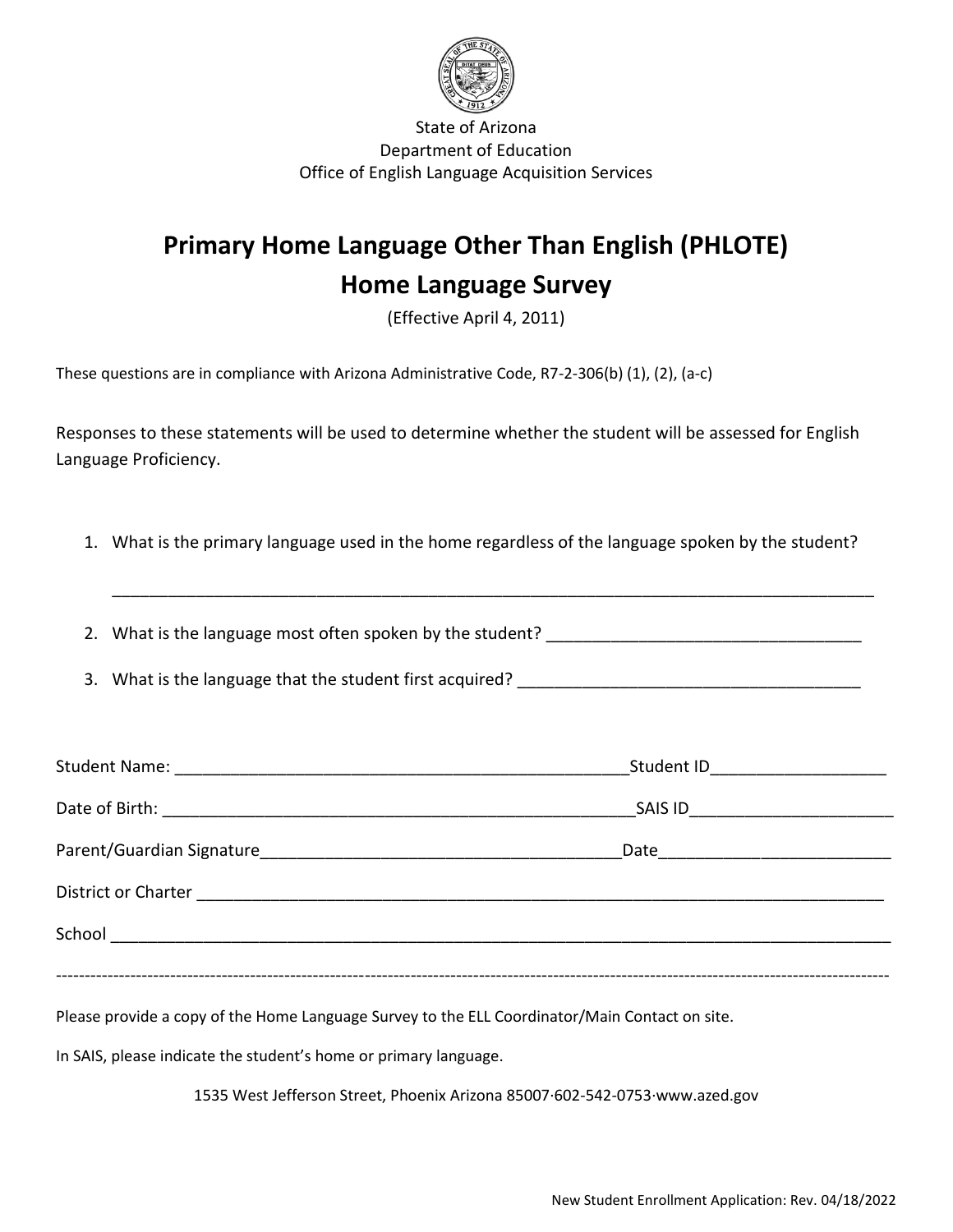



**PARENTAL CONSENT FOR HEALTH SERVICES**

| I/We                                                                                                                                                 | hereby give permission for                                                                                                                                                                                    |  |  |
|------------------------------------------------------------------------------------------------------------------------------------------------------|---------------------------------------------------------------------------------------------------------------------------------------------------------------------------------------------------------------|--|--|
| Date of Birth                                                                                                                                        | Tuba City Reginal Health Care Corporation Chart #                                                                                                                                                             |  |  |
| check all that apply:                                                                                                                                | Or Hopi Health Care Center chart # 1999 , to receive health and educational services from the<br>Public Health Service, from other contracted health providers, and from Moencopi Day School Staff, including |  |  |
| $\Box$ Physical Examination<br>$\Box$ Vision Screening<br>$\Box$ Hearing Screening<br>$\Box$ Language Screening<br>* Head Lice Screening (Mandatory) | * Immunization Update (Mandatory)<br>$\Box$ Growth Assessment (height & weight)<br>$\Box$ Social/Emotional/Mental Screening<br>$\Box$ Dental Screening<br>* Emergency Health Care for Accidents/Illness       |  |  |

I understand that my child's school health records will be filed at Moencopi Day School. My consent will accompany all of my child's visits to the hospital or clinic. I agree to accompany my child to all screenings when requested. I understand that I will receive a copy of the results of all screening.

# **EMERGENCY**

In case of an emergency, the Moencopi Day School staff has my permission to transport my child to a health facility for treatment. School health records will be transported to provide vital information.

# **RECORDS**

I understand that all school records including Special Services will be confidential information and parent permission will be required to release any type of information to another source.

# **TRANSPORTAION**

I hereby give permission to allow Moencopi Day School staff to take my child to and/ or from Public Health Services from school in the Moencopi Day School vehicle when necessary.

I am granting permission I release Moencopi Day School staff from liability, which might be incurred as a result of injury or incident. I understand that Moencopi Day School staff cannot assume liability or responsibility beyond normal care and supervision. It is further understood that this is intended to extend throughout the current school year.

| Parent/Legal Guardian Printed Name: |  |
|-------------------------------------|--|
|                                     |  |

Parent/Legal Guardian Signature: \_\_\_\_\_\_\_\_\_\_\_\_\_\_\_\_\_\_\_\_\_\_\_\_\_\_\_\_\_\_\_\_\_\_\_\_\_\_\_\_Date:\_\_\_\_\_\_\_\_\_\_\_\_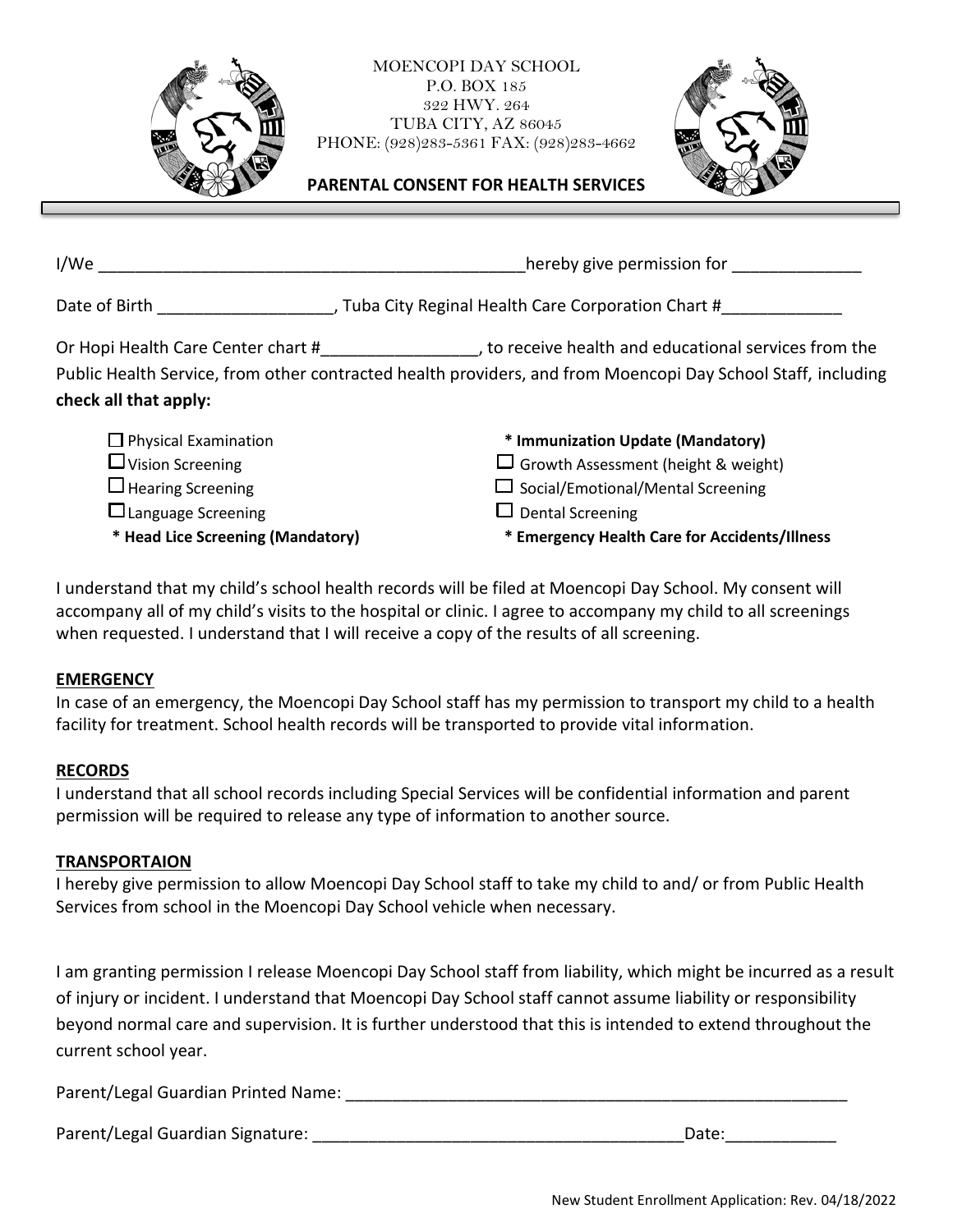



# **STUDENT HEALTH INFORAMTION**

| . . |  |
|-----|--|
|-----|--|

|                                         |      |       |    | Grade: | School Year: New York School Year: |
|-----------------------------------------|------|-------|----|--------|------------------------------------|
|                                         | Last | First | MI |        |                                    |
|                                         |      |       |    |        |                                    |
| Home Phone: <u>____________________</u> |      |       |    |        |                                    |
| Work#                                   |      |       |    |        |                                    |

Please check (√) whether your child has ever had any of the following medical conditions: If you answered "yes" please indicate at what age:

| <b>CONDTION</b>                 | <b>YES</b> | ΝO | <b>AGE</b> | <b>CONDTION</b>               | <b>YES</b> | <b>NO</b> | <b>AGE</b> |
|---------------------------------|------------|----|------------|-------------------------------|------------|-----------|------------|
| Anemia                          |            |    |            | Joint Pains                   |            |           |            |
| Arthritis                       |            |    |            | Tuberculosis                  |            |           |            |
| Asthma                          |            |    |            | Kidney Problems               |            |           |            |
| <b>Back Problems</b>            |            |    |            | <b>Migraine Headaches</b>     |            |           |            |
| Behavioral Health (anxiety,     |            |    |            | Seizures/Epilepsy             |            |           |            |
| depression, anger issues, etc.) |            |    |            |                               |            |           |            |
| Brain Injury/Concussion         |            |    |            | Spinal Injury                 |            |           |            |
| <b>Diabetes</b>                 |            |    |            | Sore Throats                  |            |           |            |
| <b>Heart Problems</b>           |            |    |            | <b>Surgeries or Operation</b> |            |           |            |
| <b>Hepatitis</b>                |            |    |            | Sprain or Fractures           |            |           |            |
| Hyperactive                     |            |    |            | Skin irritation               |            |           |            |

**If you answered "YES" to any of the above please explain briefly: (if more room is needed attach additional**

### **document)**

**\*NOTE: Food allergies will need a Doctor's statement submitted to MDS. (See Registrar for form for food allergies that will need to be field out for food service.)**

\_\_\_\_\_\_\_\_\_\_\_\_\_\_\_\_\_\_\_\_\_\_\_\_\_\_\_\_\_\_\_\_\_\_\_\_\_\_\_\_\_\_\_\_\_\_\_\_\_\_\_\_\_\_\_\_\_\_\_\_\_\_\_\_\_\_\_\_\_\_\_\_\_\_\_\_\_\_\_\_\_\_\_\_\_\_\_\_\_\_\_\_\_\_\_\_\_\_

\_\_\_\_\_\_\_\_\_\_\_\_\_\_\_\_\_\_\_\_\_\_\_\_\_\_\_\_\_\_\_\_\_\_\_\_\_\_\_\_\_\_\_\_\_\_\_\_\_\_\_\_\_\_\_\_\_\_\_\_\_\_\_\_\_\_\_\_\_\_\_\_\_\_\_\_\_\_\_\_\_\_\_\_\_\_\_\_\_\_\_\_\_\_\_\_\_\_

\_\_\_\_\_\_\_\_\_\_\_\_\_\_\_\_\_\_\_\_\_\_\_\_\_\_\_\_\_\_\_\_\_\_\_\_\_\_\_\_\_\_\_\_\_\_\_\_\_\_\_\_\_\_\_\_\_\_\_\_\_\_\_\_\_\_\_\_\_\_\_\_\_\_\_\_\_\_\_\_\_\_\_\_\_\_\_\_\_\_\_\_\_\_\_\_\_\_

### **Does your child have any allergies in the following areas?**

|            | <b>YES</b> | NO | If "YES" please list item allergic to and explain care required: |
|------------|------------|----|------------------------------------------------------------------|
| Medication |            |    |                                                                  |
| Insect     |            |    |                                                                  |
| Plants     |            |    |                                                                  |
| Food       |            |    |                                                                  |
| Other      |            |    |                                                                  |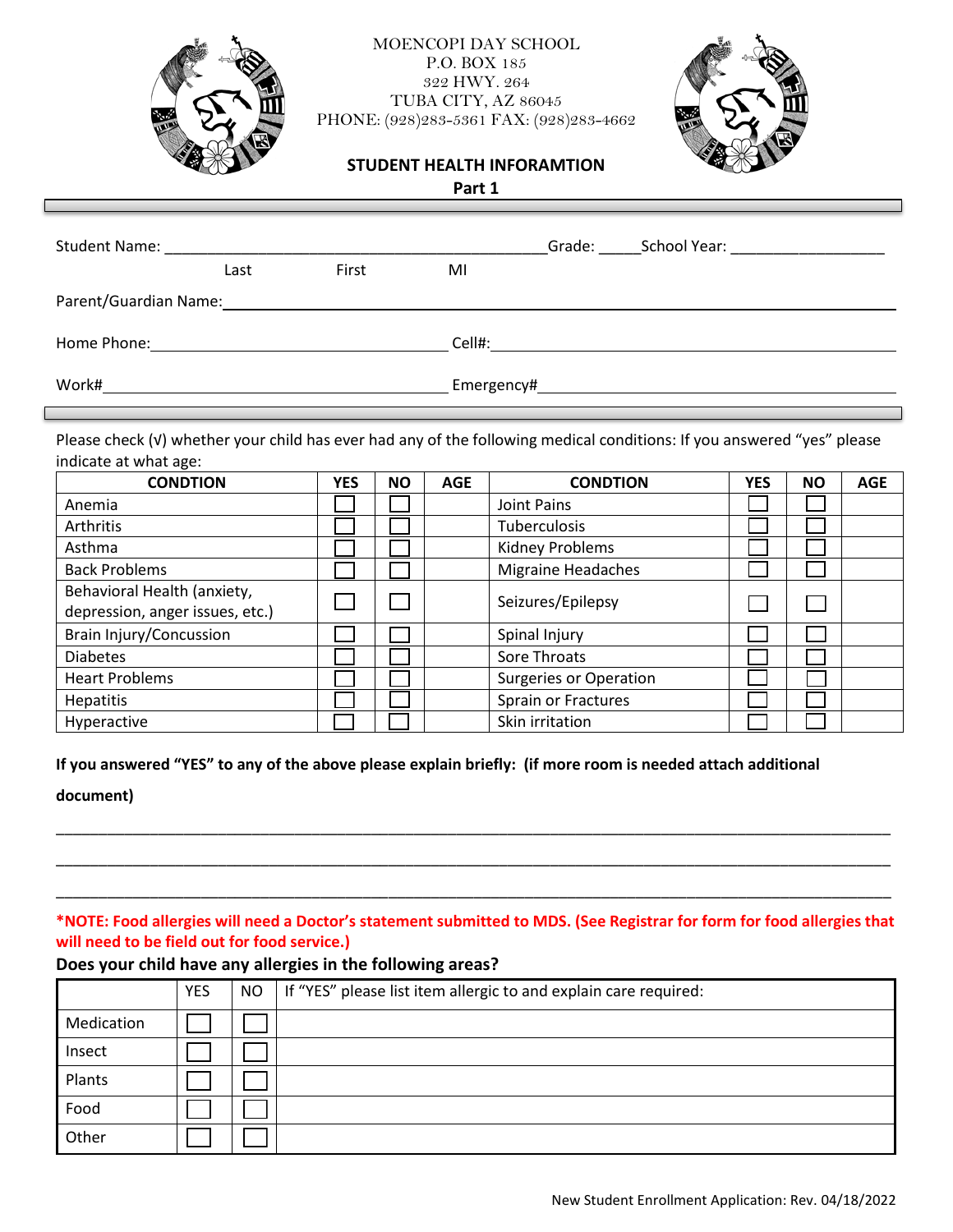



# **STUDENT HEALTH INFORAMTION Part 2**

| $\Box$ Yes $\Box$ No       | Does your child wear prescription glasses? (if "Yes" indicate at what age child started wearing                                                                                                                                                                                                                                    |  |  |  |  |
|----------------------------|------------------------------------------------------------------------------------------------------------------------------------------------------------------------------------------------------------------------------------------------------------------------------------------------------------------------------------|--|--|--|--|
| $\Box$ Yes $\Box$ No       | Does your child use an asthma inhaler of any type? (if "YES" please explain)                                                                                                                                                                                                                                                       |  |  |  |  |
| $\Box$ Yes $\Box$ No       | Has your child been diagnosed by a Physician with ADHD? (If "Yes" please indicate date)                                                                                                                                                                                                                                            |  |  |  |  |
| $\bigcap$ Yes $\bigcap$ No | Does your child have any chronic or reoccurring illness, which affects your child to participate in any                                                                                                                                                                                                                            |  |  |  |  |
| 」Yes_ No                   | Are there any activities, such as strenuous activities that are to be restricted for your child?<br>Please explain: Note of the state of the state of the state of the state of the state of the state of the state of the state of the state of the state of the state of the state of the state of the state of the state of the |  |  |  |  |
| $Yes \Box No$              | Is your child currently taking medication? (If "Yes" Please fill information out below list all prescribed<br>medication, inhaler medication, etc.)                                                                                                                                                                                |  |  |  |  |
| Type of Medication:        |                                                                                                                                                                                                                                                                                                                                    |  |  |  |  |
|                            | Diagnosis/Reason for Medication:                                                                                                                                                                                                                                                                                                   |  |  |  |  |
|                            | Time (s) Medication is Administered:                                                                                                                                                                                                                                                                                               |  |  |  |  |
|                            |                                                                                                                                                                                                                                                                                                                                    |  |  |  |  |
| Type of Medication:        |                                                                                                                                                                                                                                                                                                                                    |  |  |  |  |
|                            | Diagnosis/Reason for Medication:                                                                                                                                                                                                                                                                                                   |  |  |  |  |
|                            | Time (s) Medication is Administered                                                                                                                                                                                                                                                                                                |  |  |  |  |
|                            |                                                                                                                                                                                                                                                                                                                                    |  |  |  |  |

## **(Only answer if your child takes medication)**

**Yes No** Does your child need prescribed medication administered during school hours? **( If "Yes" please see Registrar for Administering Prescribe Medication form)**

Printed Name of Parent/Legal Guardian: \_\_\_\_\_\_\_\_\_\_\_\_\_\_\_\_\_\_\_\_\_\_\_\_\_\_\_\_\_\_\_\_\_\_\_\_\_\_\_\_\_\_\_\_\_\_\_\_\_\_\_\_\_\_\_\_\_\_\_\_\_\_\_\_\_

Signature of Parent/Legal Guardian: \_\_\_\_\_\_\_\_\_\_\_\_\_\_\_\_\_\_\_\_\_\_\_\_\_\_\_\_\_\_\_\_\_\_\_\_\_\_\_\_\_Date:\_\_\_\_\_\_\_\_\_\_\_\_\_\_\_\_\_\_\_\_\_\_\_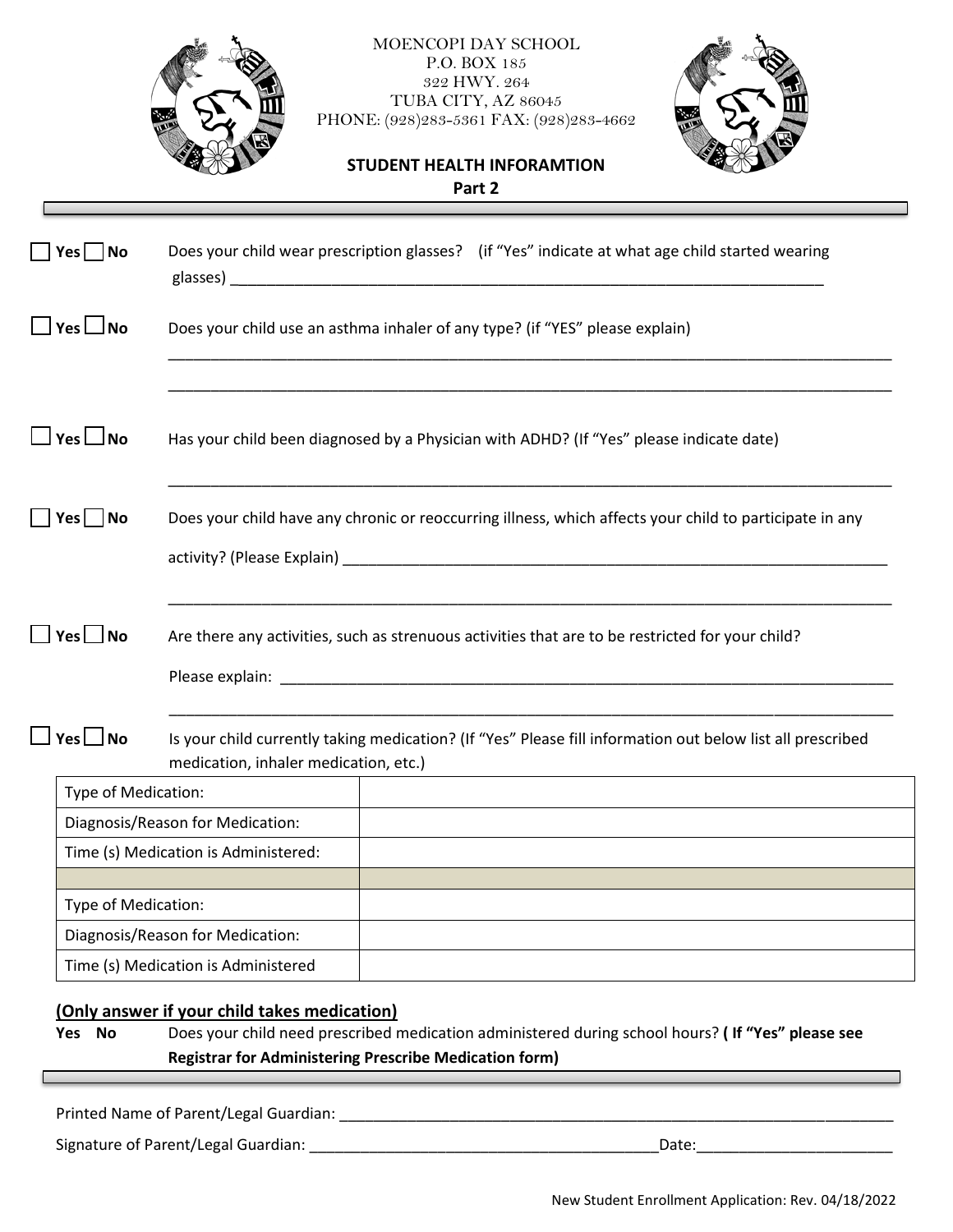

Student Name: \_\_\_\_\_\_\_\_\_\_\_\_\_\_\_\_\_\_\_\_\_\_\_\_\_\_\_\_\_\_\_\_\_\_\_\_\_\_\_\_\_\_\_\_\_\_\_\_\_ Grade: \_\_\_\_\_ D.O.B.: \_\_\_\_\_\_\_\_\_\_\_\_\_\_\_\_\_

Moencopi Day School has a limited supply of "over the counter medication in our designated area for occasions of unexpectedly health alerts during the school day. Medication will not be administered until Parents/Guardians are informed of health alert. Medication will be administer by Registrar, Administration Assistant or approved designee. If you would like Moencopi Day School to offer your child these medicines, please circle "**Yes" or "No"** for the following over the counter medication. All given medication will be followed by the manufactures recommended dosage. Otherwise, parents/guardians will have to come and supply medication to be administered to your child during the school day.

| $\Box$ Yes $\Box$ No                        | Acetaminophen/Tylenol Tablet (Fever or pain) if fever is over 100 degrees he/she will be sent home. |
|---------------------------------------------|-----------------------------------------------------------------------------------------------------|
| $\Box$ Yes $\Box$ No                        | Acetaminophen liquid (Fever or pain) if fever is over 100 degrees he/she will be sent home.         |
| $\Box$ Yes $\Box$ No                        | Advil/Ibuprofen injury, pain, swelling                                                              |
| $\Box$ Yes $\Box$ No                        | <b>Benadryl/Diphenhydramine Allergies</b>                                                           |
| $\overline{\Box \text{Yes} \Box \text{No}}$ | <b>Claritin/Loratidine Allergies</b>                                                                |
| $\Box$ Yes $\Box$ No                        | Eye Drop Allergies/Itchy red eyes                                                                   |
| $\Box$ Yes $\Box$ No                        | Cortisone Cream/Anti-itch Cream Insect bites, itching, and inflammation of skin                     |
| $\Box$ Yes $\Box$ No                        | Bacitracin Zinc Ointment/Neosporin Anti-infection ointment                                          |
| $\Box$ Yes $\Box$ No                        | Aloe Vera Gel Burns                                                                                 |
| $\Box$ Yes $\Box$ No                        | <b>Chloraseptic Spray</b> Sore throats, numbing sensation                                           |
| $\Box$ Yes $\Box$ No                        | Menthol Cough Drops cough                                                                           |
| $\Box$ Yes $\Box$ No                        | Pepto Bismal Diarrhea, nausea, upset stomach (student will be sent home for diarrhea and vomiting)  |
| $\Box$ Yes $\Box$ No                        | Tums/Anti-acid Stomachache, heartburn                                                               |
| $\Box$ Yes $\Box$ No                        | Carmex/lip balm/lotion dry chap lips, dry chap skin                                                 |
|                                             |                                                                                                     |
|                                             | Legal Parent/Guardian Printed Name: _<br>Date:                                                      |

Legal Parent/Guardian Signature: \_\_\_\_\_\_\_\_\_\_\_\_\_\_\_\_\_\_\_\_\_\_\_\_\_\_\_\_\_\_\_\_\_\_\_\_\_\_\_\_\_\_\_\_\_\_\_\_\_\_\_\_\_\_\_\_\_\_\_\_\_\_\_\_\_